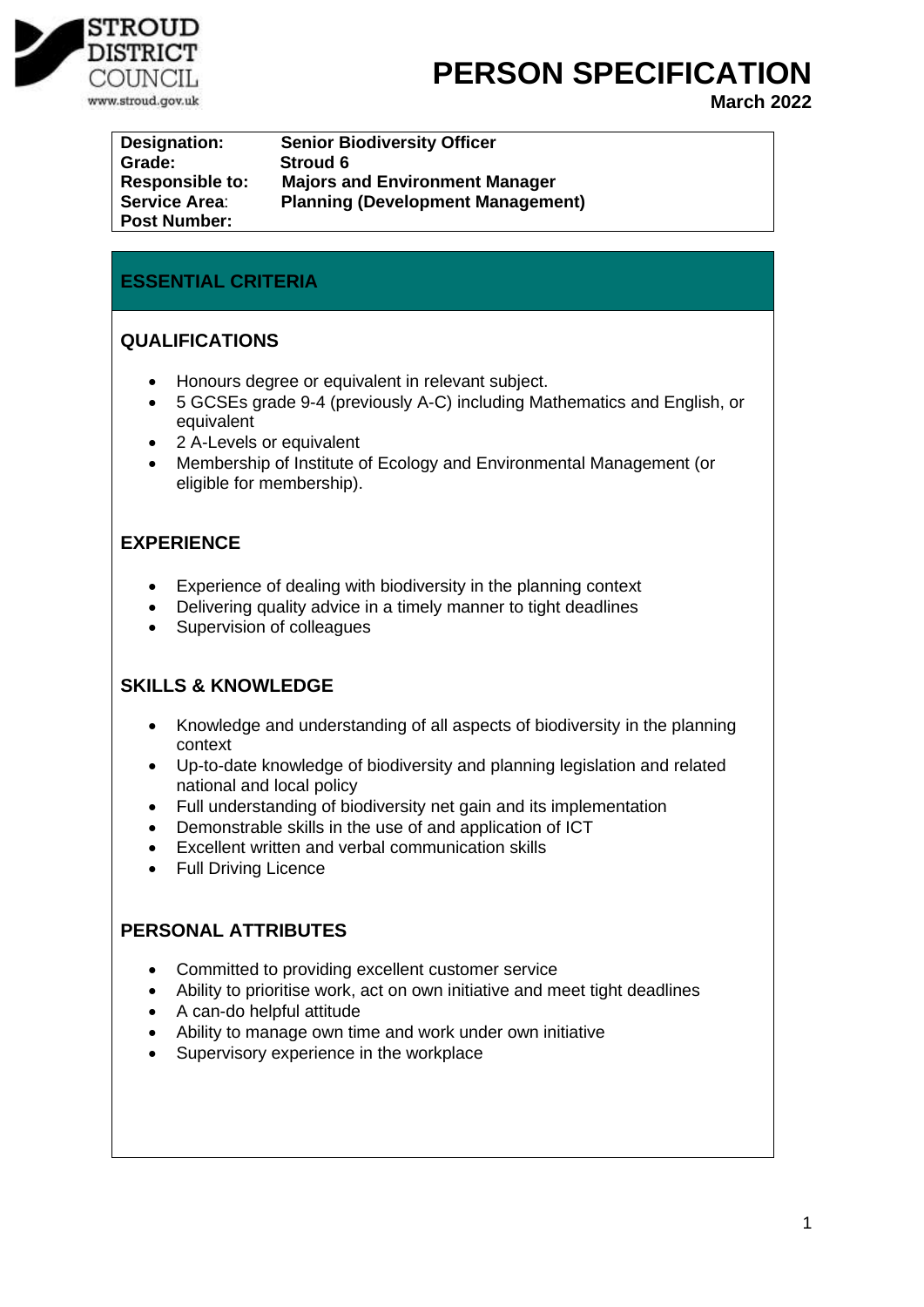

**PERSON SPECIFICATION** 

**March 2022**

# **OTHER**

- Committed to working for an employer that values diversity and equality of opportunity
- Committed to the council's values and behaviours
- Willing to attend evening meetings

## **DESIRABLE CRITERIA**

## **QUALIFICATIONS**

• Membership of Association of Local Government Ecologists

## **EXPERIENCE**

- Experience of working for a local planning authority
- Experience of speaking to large groups
- Experience of appearing at committee and appeals

## **SKILLS & KNOWLEDGE**

- Knowledge of Uniform IT system
- Knowledge of MS Office, Word, Outlook, and Excel

## **CORE COMPETENCIES**

## **Working Together, Managing & Developing Staff**

You will be able to work co-operatively with colleagues and partners to achieve results and develop good working relationships.

You will be able to demonstrate:

Investment in staff – providing the appropriate resources and opportunities for individual and team development to enhance performance, motivation and ability to change.

Appreciation – recognise the contributions of your team members and acknowledge this.

Manage diversity – treat individuals with respect and consideration. Manage individual and team performance – Provide clear direction and feedback to maximise performance of your service.

Leadership – demonstrate confident leadership skills, setting goals and objectives for your team.

You will be able to motivate, inspire, encourage and support your team to do well.